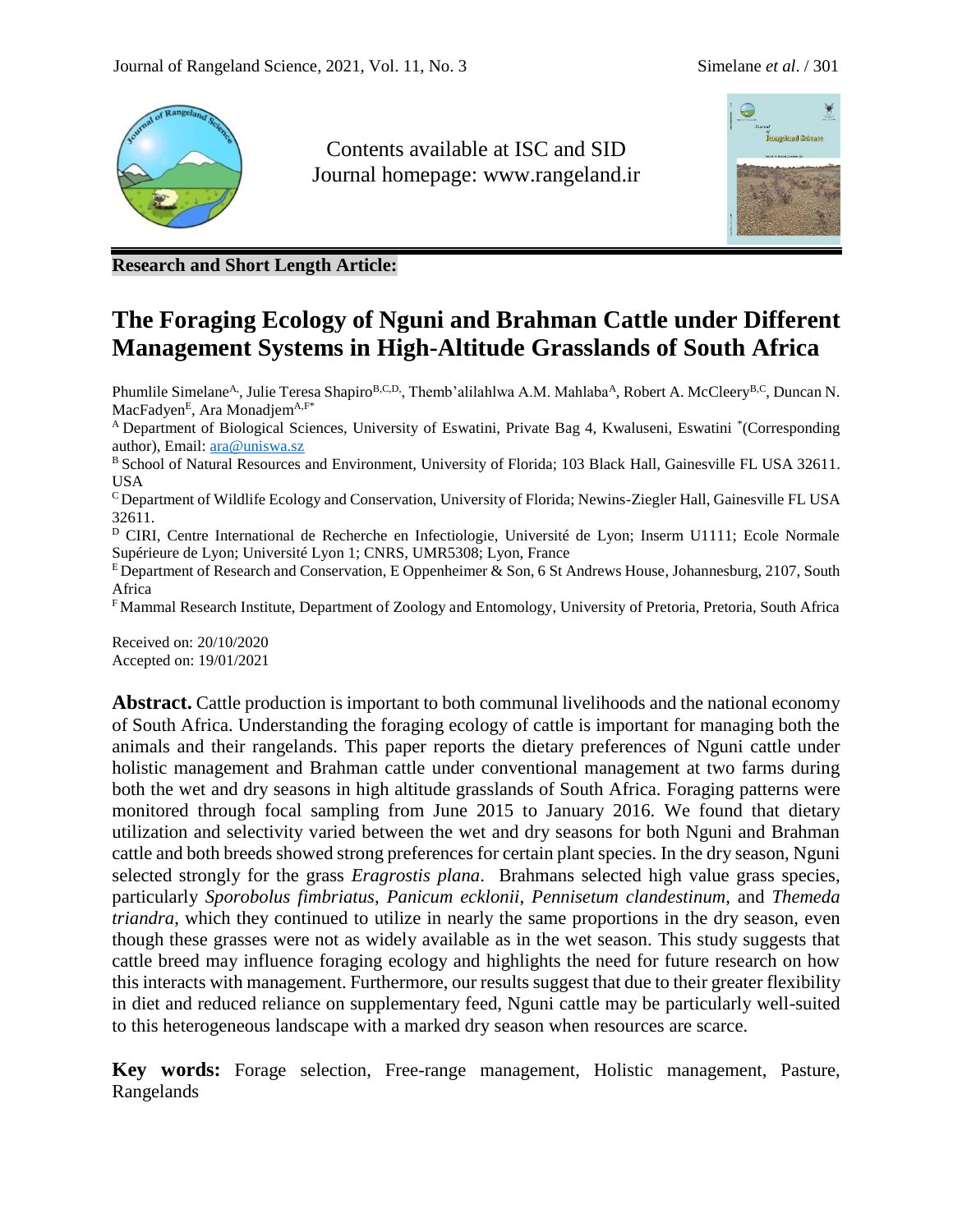## **Introduction**

Livestock production is globally important for both economic activity and rural livelihoods, particularly in the developing world (Thornton *et al*., 2002). Rangelands are spatially and temporally heterogeneous, disturbance-driven biomes (Fuhlendorf *et al*., 2017). Grazing by herbivores, including livestock, can drive and maintain this heterogeneity (Fuhlendorf *et al*., 2017), which in turn may affect how and where livestock forage (Moyo *et al*., 2011). Understanding the foraging ecology of livestock is important because it impacts both the animals themselves and their surrounding environment (Moyo *et al*., 2011).

Rangelands present grazers with a diversity of grasses and forbs which they may select to feed on to obtain sufficient nutrients (Hanley, 1982). Livestock forage selection, or lack thereof, can impact rangelands (Venter *et al*., 2019). For example, reducing livestock selectivity can lower grazing pressure and may promote plant diversity (Venter *et al*., 2019). Forage selection may change seasonally, particularly in dry seasons when plant resources become scarcer and livestock graze more opportunistically (Samuels *et al*., 2016).

Despite the importance of forage selection for cattle and rangeland management, relatively little is known about this aspect of the foraging ecology of cattle in sub-Saharan Africa (Musemwa *et al.,* 2008; Moyo *et al*., 2011). Hence, the aim of this study was to investigate the foraging ecology of Nguni cattle and Brahman cattle on two farms in KwaZulu-Natal, South Africa in the wet and dry seasons and describe the forage utilization and selection for both breeds.

## **Materials and Methods Study area**

This study was conducted at Wakefield and Bellwood farms in the Midlands of KwaZulu-Natal, South Africa. Both farms are situated at the foot of the Drakensburg Mountains and the source of the Umgeni River (29°29'55" S, 29°54'38" E) in the uMgungundlovu District Municipality. Mean annual rainfall is 832 mm. Mean temperatures range from 18.8°C in July to 25.2 ºC in January, when monthly rainfall is also highest (139 mm). The vegetation type for both Wakefield and Bellwood farms is "Drakensberg Foothill Moist Grassland", which occurs on moderately rolling or mountainous terrain dominated by the grasses *Tristachya leucothrix* and *Themeda triandra* (Mucina and Rutherford, 2006). This study was carried out in the dry season (mid-June to mid-October) and the wet season (late October to late January).

Wakefield is a privately-owned, holistically managed (Savory, 1983) 592 ha farm located 1350–1780 m above sea-level, where about 130 Nguni cattle are kept. Nguni are a small- to medium-sized breed indigenous to southern Africa (Scherf, 2000) with relatively high resistance to certain diseases, high heat tolerance, and low maintenance costs (Musemwa *et al*., 2008; Scholtz *et al*., 2008).

Bellwood is a larger farm of 1200 ha at 1460–1560 m above sea level. Bellwood keeps about 600 Brahman cattle, which are characterized by rapid maturation and a high reproductive rate (Scholtz *et al*., 2008). Bellwood uses conventional free-range management without a set grazing plan. The farm is fenced but not divided into small camps. Cattle can move freely to access preferred pasture. Bellwood is burnt annually. The Brahman cattle on Bellwood were dipped regularly, vaccinated, and provided with supplementary mineral salts and lime.

As Wakefield and Bellwood are independent working farms under different ownership, it was not possible to manipulate the management system for each breed of cattle. Although we use the same methods to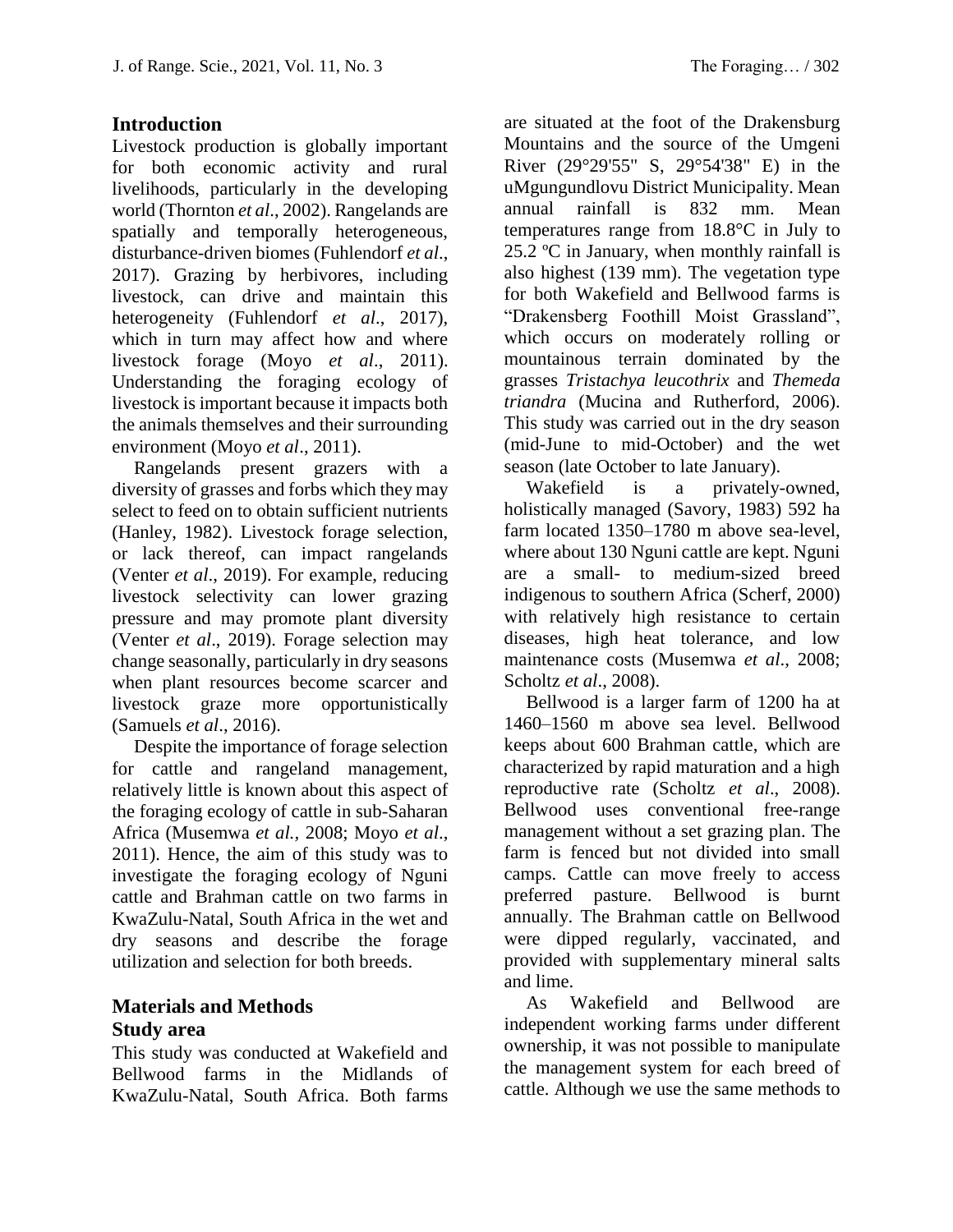describe and analyze the dietary preferences of Nguni and Brahman cattle, we make no comparisons between the two breeds because any differences we observed between them would be confounded by the management system and farm environment. Due to these limitations, we only make direct comparisons within each breed e.g., we compare the preferences of Nguni cattle in the wet season to their preferences in the dry season.

The cattle stocking rate at Wakefield was 2.2 livestock/ha units (LSU) whereas at Bellwood it was 1.2 LSU/ha. Both the Nguni and the Brahman cattle were given supplementary feed (in the form of alfalfa, *Medicago sativa*) in the dry season.

#### **Data collection**

Vegetation surveys were conducted at each location where cattle were observed foraging (see below) and then on a corresponding "random" location 50 m to the north of where the animal was foraging, for a total of two vegetation surveys per foraging location per animal. We surveyed these random points to compare the vegetation at locations where they chose to forage with another location that was available to the animal but not used (Manly *et al*., 2002). We used a distance of 50 m for the random point because it would be easily reachable for the cattle with minimal effort and could thus be considered available to the animal but still far enough to require the animal to take more than a few steps from its current location and therefore be independent from the chosen foraging point. Random points were taken north of the foraging point for consistency to facilitate efficiency in taking measurements in the field.

Vegetation surveys were conducted within  $1m \times 1m$  quadrats at both the foraging and random locations. Within each quadrat we used visual estimation to measure the percent (aerial) cover of vegetation, bare ground, forbs, shrubs, litter, and rocks. Furthermore,

we recorded the dominant plant species, average height of grass, and the distance of each quadrat to the nearest tree (defined as a plant with a height  $> 5$  m). Vegetation was sampled at a total of 2,560 locations (1,280 per farm).

To quantify plant availability for foraging cattle, the relative proportions of grass or other dominant forb and shrub species were identified in each sampled quadrat based on visual estimation of aerial cover. Grasses were categorized as "increasers", which increase in abundance when grazing pressure increases and tend to be unpalatable to livestock, or "decreasers", which decline with overgrazing (Van Oudtshoorn, 2014).

To determine dietary preferences, focal animal observations (Altmann, 1974) were performed on 32 individuals (16 Nguni and 16 Brahman) randomly selected from each farm over both the wet and dry seasons. Prior to conducting focal observations, herds were habituated to the presence of a single observer (PS). Individual cows were identified based on their unique markings, and observed animals were not separated from their herds. Focal observations were conducted on female, male, adult, and juvenile animals. All plant species eaten by the animal under observation were noted (identifications based on Van Oudtshoorn, 2014).

Each of the 32 individuals was sampled for one full day during each season (wet and dry). To avoid confounding animals' behavior with the random effect of a particular day, the sampling day for each animal was broken up into three sampling periods. Each animal was observed for one sampling period per day until it had been observed during all three time periods. The time periods were: morning (05:00 - 09:45); midday (10:00 - 14:45); and afternoon (15:00 – 19:45). This meant that a single animal would be sampled on one day in the early morning, on a different day at midday, and a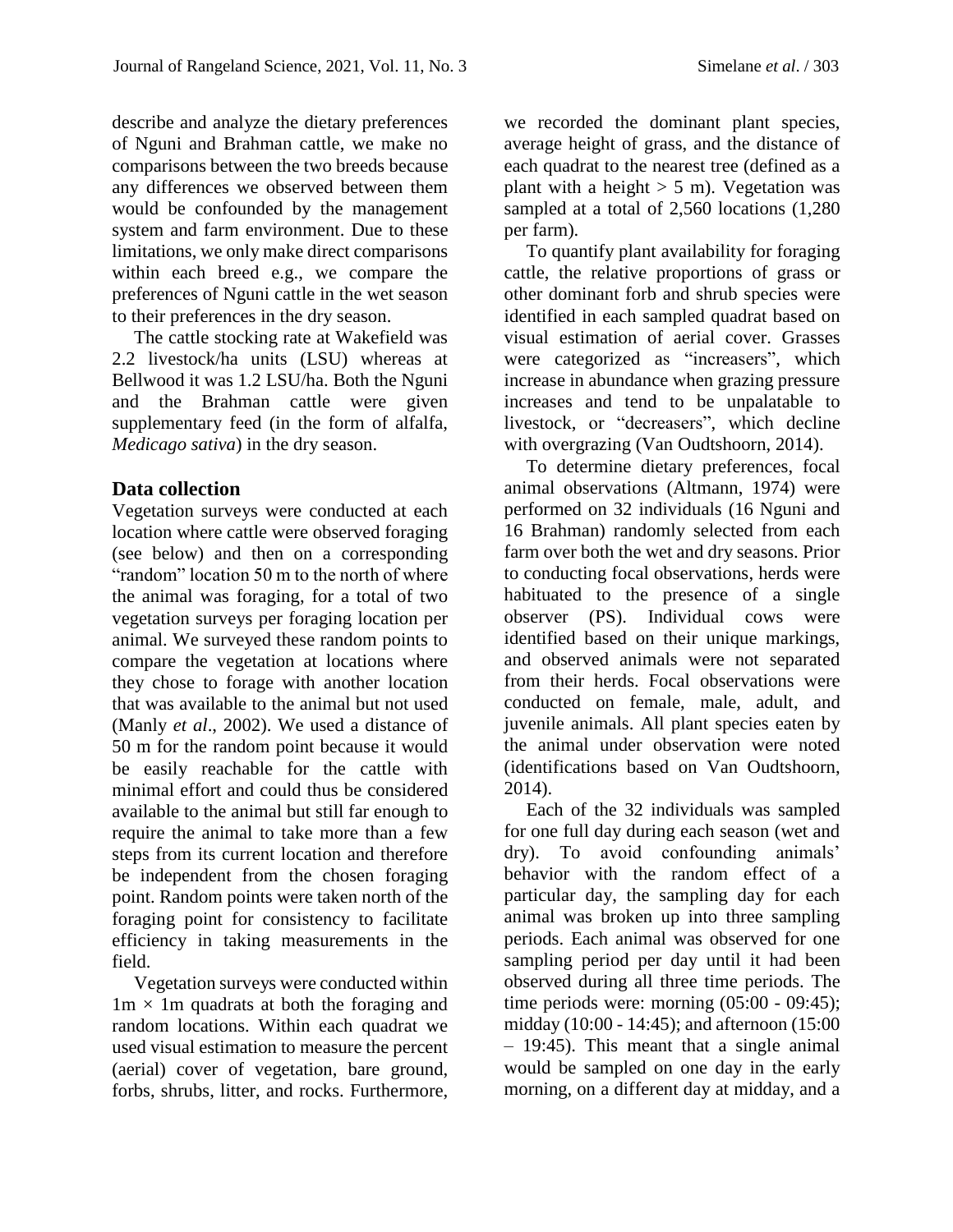third day during the late afternoon. As a corollary, on any given day, three different animals were sampled, with a different animal sampled during each of the three time periods.

## **Data analysis**

Dietary preferences were determined for each breed of cattle based on the plant species eaten during focal sampling. We determined whether cattle demonstrated dietary preferences by testing if plants were consumed in significantly different proportions than expected based their availability (Byers *et al*., 1984). To do so, we first calculated the expected utilization of each plant species by dividing its proportion in the sampled quadrats by the total of all the plant species. We then calculated Bonferroni confidence intervals around the observed utilization of each plant using the adjustment α/n (Byers *et al*., 1984) to maintain a constant overall error in multiple comparisons.

We first used the Chi-square goodness-offit test to test whether there was a statistically significant difference between overall observed utilization and overall expected utilization of forage across all plant species in the wet and dry season for each breed (Byers *et al*. 1984). We then tested whether specific plant species were selected for or avoided by determining whether the observed utilization differed significantly from what would be expected based on availability. To do this, we compared the expected utilization of each plant to its Bonferroni confidence interval of observed utilization. The consumption of plants whose expected proportion of diet fell within the Bonferroni confidence interval of observed utilization did not differ significantly from what would be expected based on their availability and thus these plants were neither selected for nor avoided. Plants whose lower confidence interval was greater than the expected consumption were consumed significantly more than what

would be expected based on availability and were therefore considered selected for. On the other hand, plants whose upper confidence interval of observed utilization was less than the expected consumption were consumed significantly less than what would be expected based on availability and were therefore considered avoided (Byers *et al*., 1984). All statistical analyses were carried out in the program R using functions available in base R and the "stats" package (R Core Team 2014).

## **Results**

We recorded 17 species of grasses, two forbs, and two shrubs at Wakefield (Table 1). The most abundant grasses were *Aristida junciformis* and *Panicum ecklonii* in the dry season and *Pennisetum clandestinum* in the wet season (Table 1). At Bellwood, we recorded 18 species of grasses with *Eragrostis curvula* and *Sporobolus fimbriatus* the most abundant in the dry season and *Aristida junciformis* in the wet season (Table 1). Forbs and shrubs were rare at both farms, with a total representation <3% in quadrat surveys at either one (Table 1).

Nguni cattle were observed feeding on a total of 13 grass species and one shrub, and no forbs (Table 2). In the dry season, four grasses (*Eragrostis plana*, *Aristida junciformis*, *Panicum ecklonii* and *Pennisetum clandestinum*) accounted for 70% of all plants eaten by Nguni cattle. Supplemental feed accounted for a further 4.4%. In contrast, a single grass species (*Pennisetum clandestinum*) comprised almost half (48%) their diet in the wet season, with *Sporobolus africanus* and *Themeda triandra* together accounting for an additional 23%.

Brahman cattle fed on 13 grasses but no forbs or shrubs (Table 2). For Brahmans, the same four species of grass comprised the majority of their diet in both seasons: *Sporobolus fimbriatus, Panicum ecklonii*,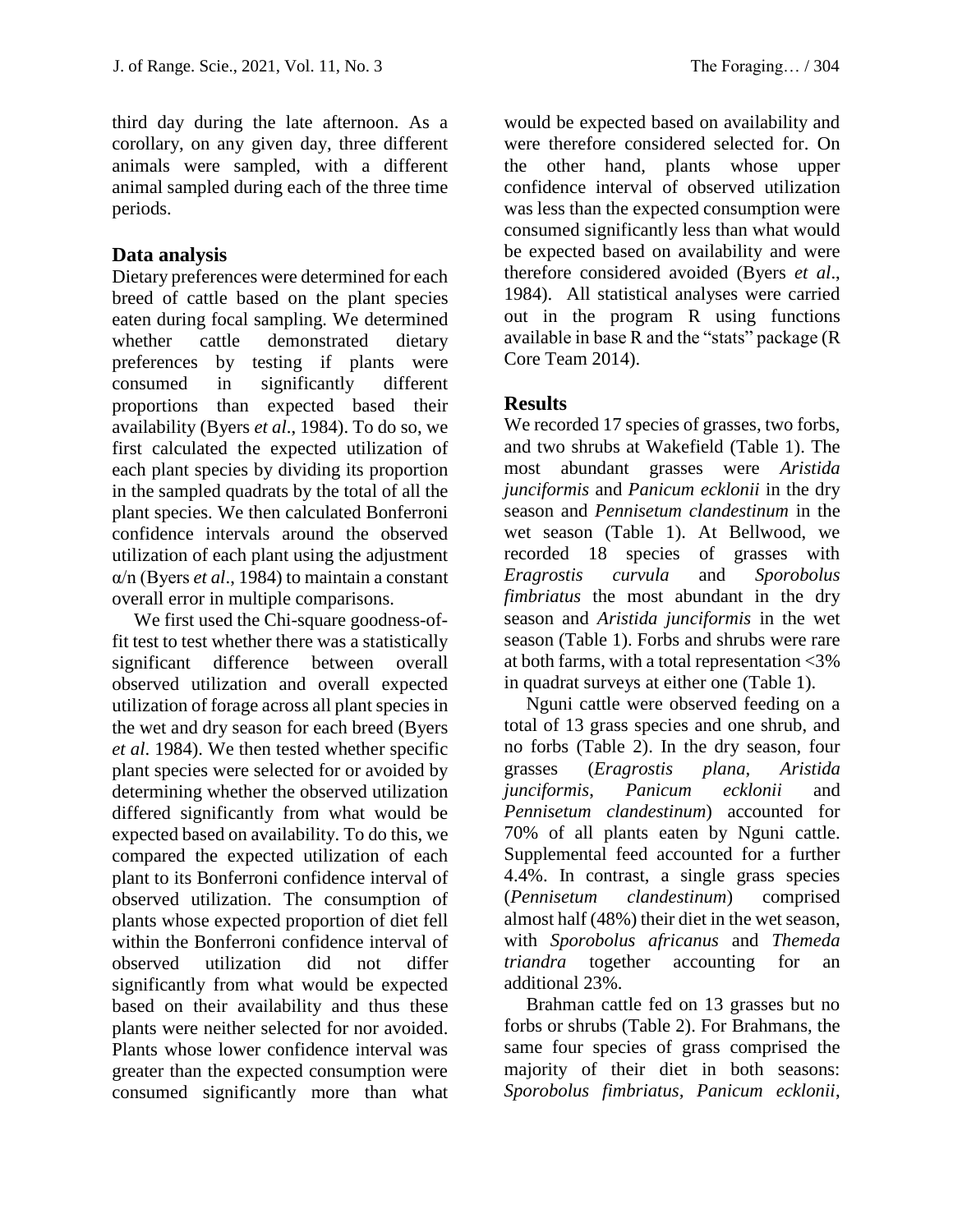*Pennisetum clandestinum, Themeda triandra*, accounting for 76% of their diet in the dry season and 77% in the wet season. Supplemental feed accounted for a further 23% in the dry season.

There was no significant difference between the overall observed and overall expected utilization of plants by Nguni cattle in either season (dry season:  $\chi^2 = 50$ , df = 40, p = 0.13; wet season:  $\chi^2 = 52.6$ , df = 48, p = 0.30). However, Nguni cattle demonstrated both selection and avoidance of specific plant species based on Bonferroni intervals. In the dry season, Nguni fed on three species significantly less than expected, two in proportion to their availability, and five significantly more than expected (Table 2). *Eragrostis plana* was eaten at over 63 times its proportional availability. In the wet season, five species were eaten significantly less than expected, two in proportion to their availability, and four significantly more than expected, including *Pennisetum clandestinum*, which was eaten at more than twice its expected utilization based on availability.

For Brahmans there was a significant difference between overall observed and overall expected utilization of plants in the dry season ( $\chi^2$  = 60, df = 42, p = 0.04), but not the wet season ( $\chi^2$  = 58.7, df = 56, p = 0.38). In the dry season, Brahmans utilized four species significantly less than expected, two species in proportion to their availability, and four species significantly more than expected (Table 2). In the wet season, six species were consumed significantly less than expected, two in proportion to their availability, and four significantly more than expected. In both seasons, *Sporobolus fimbriatus* was consumed in much greater proportion than its availability: over four times in the wet season and double in the dry season.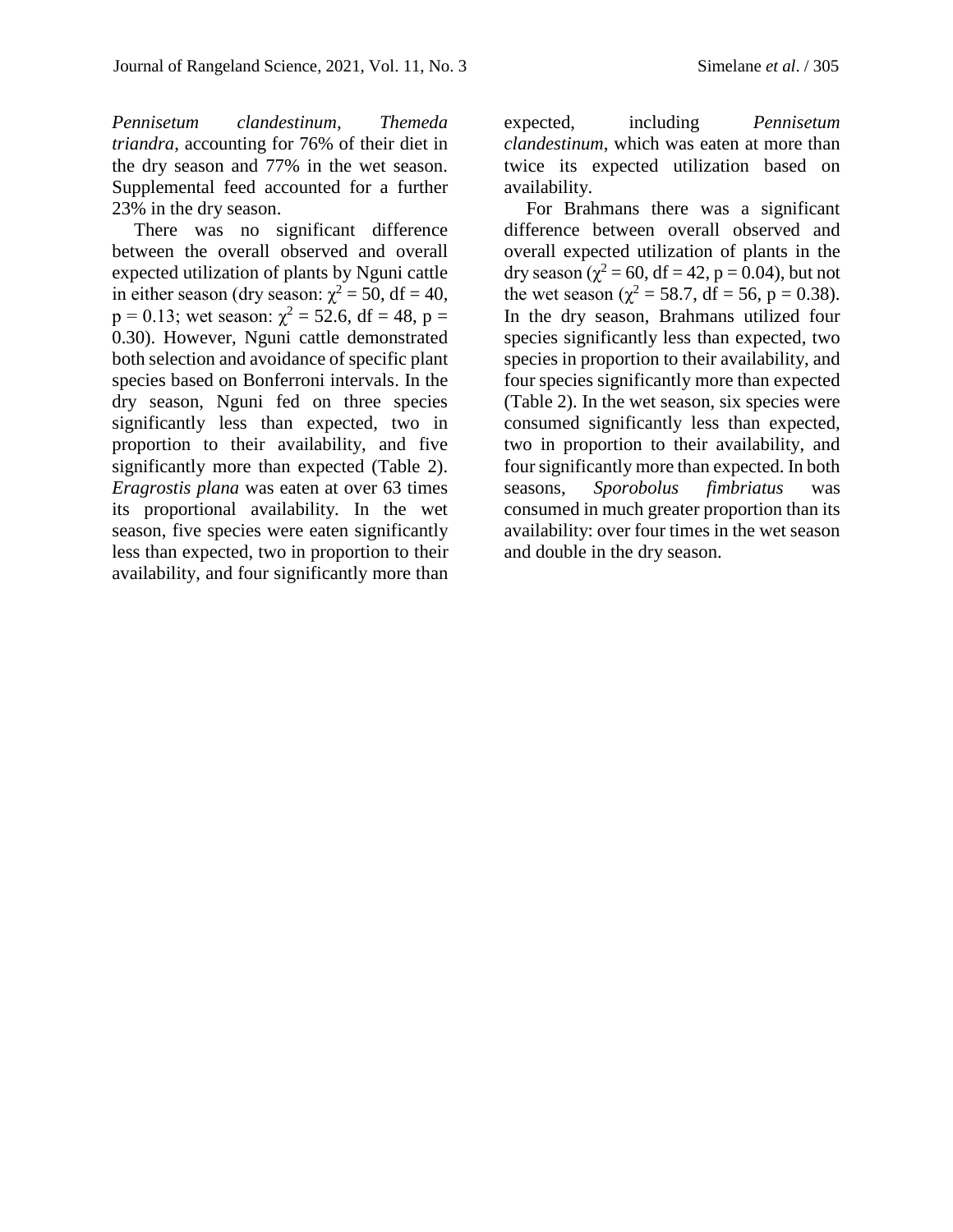| <b>Plant species</b>      | <b>Ecological</b> | Wakefield (% cover) |                          | Bellwood (% cover)       |            |
|---------------------------|-------------------|---------------------|--------------------------|--------------------------|------------|
|                           | Status*           | Dry season          | Wet season               | Dry season               | Wet season |
| <b>Grasses</b>            |                   |                     |                          |                          |            |
| Andropogon eucomus        | I                 |                     | 0.6                      |                          |            |
| Aristida junciformis      | I                 | 22.7                | 11.5                     | 0.8                      | 28.8       |
| <b>Bromus</b> catharticus | E                 |                     | $\overline{\phantom{0}}$ | 0.2                      |            |
| Cymbopogon caesius        | E                 | 0.8                 | 6.0                      | 5.6                      | 1.3        |
| Cymbopogon pospischilii   | $\mathbf I$       | 2.0                 | 2.0                      |                          | 3.1        |
| Cynodon dactylon          | E                 | 0.2                 | 1.5                      | 0.5                      | 5.9        |
| Digitaria eriantha        | D                 |                     |                          |                          | 0.3        |
| Elionurus muticus         | I                 |                     | 0.6                      |                          |            |
| Eragrostis capensis       | I                 | 2.7                 |                          | 0.2                      | 1.8        |
| Eragrostis curvula        | I                 | 3.0                 | 12.0                     | 21.0                     | 8.8        |
| Eragrostis plana          | I                 | 0.3                 | $\overline{\phantom{0}}$ | 0.2                      | 3.2        |
| Harpochloa falx           | E                 |                     |                          | 5.9                      | 10.0       |
| Heteropogon contortus     | I                 |                     | 0.2                      |                          |            |
| Hyparrhenia hirta         | E                 | 1.7                 |                          |                          |            |
| Melinis nerviglumis       | $\mathbf E$       |                     |                          | 2.9                      |            |
| Monocymbium ceresiiforme  | D                 | 0.5                 |                          |                          |            |
| Panicum ecklonii          | D                 | 21.7                | 12.5                     | 12.9                     | 0.3        |
| Paspalum dilatatum        | E                 |                     | $\overline{a}$           | $\overline{\phantom{0}}$ | 0.3        |
| Pennisetum clandestinum   | E                 | 10.3                | 22.1                     | 9.2                      | 1.3        |
| Sporobolus africanus      | I                 | 5.8                 | 10.3                     | 11.8                     | 10.0       |
| Sporobolus fimbriatus     | D                 |                     |                          | 17.4                     | 8.1        |
| Themeda triandra          | D                 | 7.0                 | 6.5                      | 8.6                      | 13.1       |
| Tristachya leucothrix     | I                 | 18.4                | 13.1                     |                          | 0.3        |
| <b>Shrubs</b>             |                   |                     |                          |                          |            |
| Pteridium aquilinum       |                   | 0.3                 | 0.6                      | 1.4                      | 0.3        |
| Rubus cuneifolius         |                   | 2.2                 | 0.3                      |                          |            |
| Rubus fruticosus          |                   |                     |                          | 0.2                      |            |
| <b>Forbs</b>              |                   |                     |                          |                          |            |
| Berkheya setifera         |                   | 0.3                 |                          |                          | 0.3        |
| Helichrysum setifera      |                   | 0.2                 |                          |                          | 0.3        |

|  |  |  |  |  | Table 1. Percentage cover of grasses, shrubs and forbs at Wakefield and Bellwood farms, in the dry and wet season |  |  |
|--|--|--|--|--|-------------------------------------------------------------------------------------------------------------------|--|--|
|--|--|--|--|--|-------------------------------------------------------------------------------------------------------------------|--|--|

\* The ecological status of grass species is from Van Oudtshoorn (2014).

Where:  $I =$  increaser species,  $D =$  decrease species, and  $E =$  exotic and/or invasive species.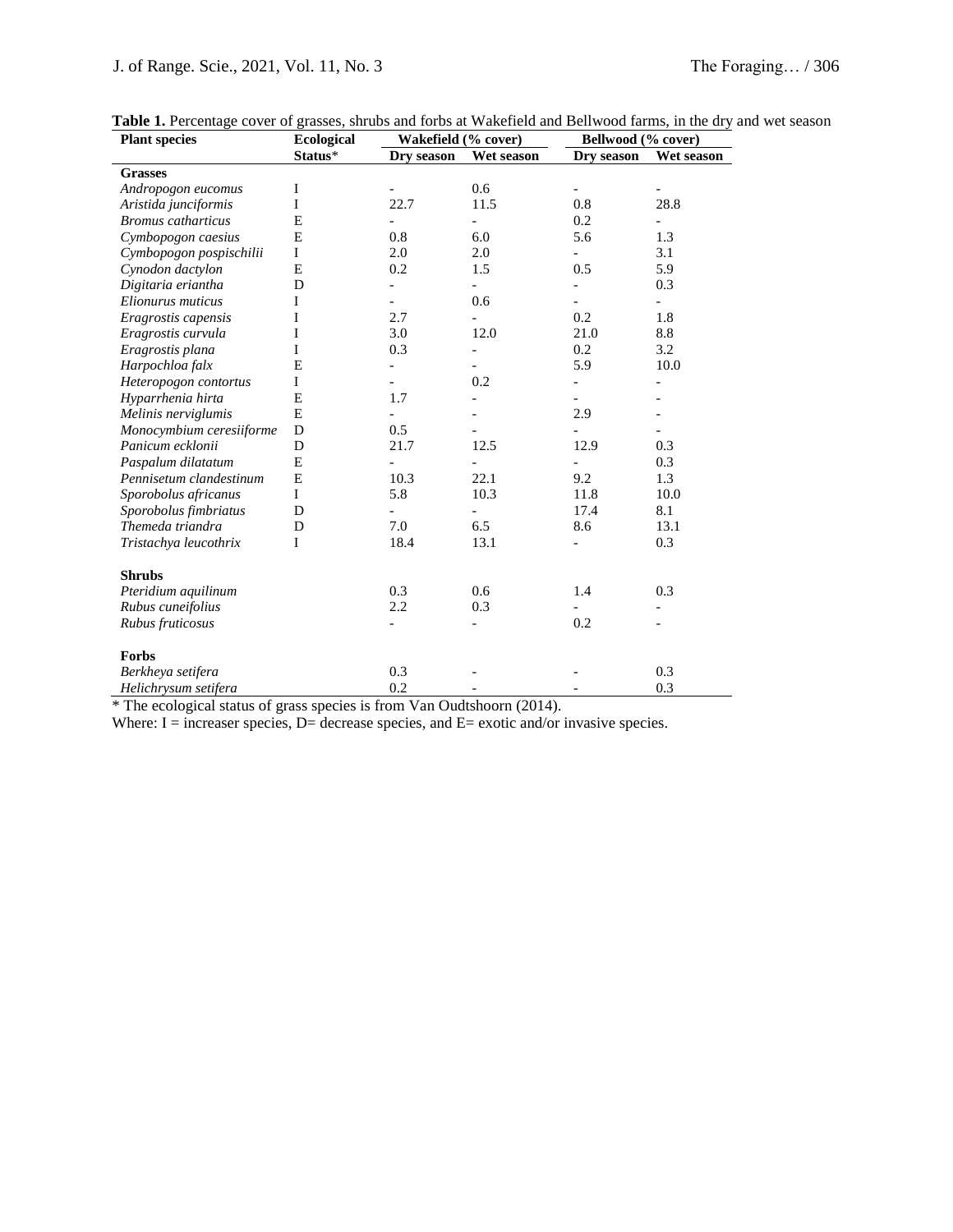| <b>Cattle Breed</b> | <b>Season</b> | <b>Plant species</b>    | <b>Expected</b> | Observed#  | Lower – upper intervals |
|---------------------|---------------|-------------------------|-----------------|------------|-------------------------|
| Nguni               | Wet           | Pennisetum clandestinum | 0.22            | $0.48(+)$  | $0.44 - 0.52$           |
|                     |               | Tristachya leucothrix   | 0.13            | $0.00(-)$  | $0.00 - 0.01$           |
|                     |               | Aristida junciformis    | 0.12            | $0.08(-)$  | $0.06 - 0.10$           |
|                     |               | Panicum ecklonii        | 0.12            | $0.09(-)$  | $0.06 - 0.11$           |
|                     |               | Eragrostis curvula      | 0.12            | $0.00(-)$  | $0.00 - 0.01$           |
|                     |               | Sporobolus africanus    | 0.10            | 0.13       | $0.10 - 0.15$           |
|                     |               | Eragrostis plana        | 0.06            | $0.00(-)$  | $0.00 - 0.01$           |
|                     |               | Themeda triandra        | 0.06            | $0.10 (+)$ | $0.08 - 0.12$           |
|                     |               | Cynodon dactylon        | 0.015           | $0.05 (+)$ | $0.03 - 0.06$           |
|                     |               | Heteropogon contortus   | 0.002           | 0.01       | $0.002 - 0.016$         |
|                     |               | Rubus cuneifolius*      | 0.002           | $0.02 (+)$ | $0.01 - 0.03$           |
|                     | Dry           | Aristida junciformis    | 0.23            | $0.19(-)$  | $0.16 - 0.20$           |
|                     |               | Panicum ecklonii        | 0.22            | $0.16(-)$  | $0.14 - 0.18$           |
|                     |               | Pennisetum clandestinum | 0.10            | $0.16 (+)$ | $0.14 - 0.18$           |
|                     |               | Sporobolus africanus    | 0.06            | 0.07       | $0.06 - 0.09$           |
|                     |               | Eragrostis curvula      | 0.04            | $0.02(-)$  | $0.02 - 0.03$           |
|                     |               | Eragrostis capensis     | 0.03            | 0.03       | $0.02 - 0.05$           |
|                     |               | Cymbopogon pospischilii | 0.02            | $0.04 (+)$ | $0.03 - 0.06$           |
|                     |               | Rubus cuneifolius       | 0.02            | $0.04 (+)$ | $0.03 - 0.05$           |
|                     |               | Panicum natalense       | 0.01            | $0.04 (+)$ | $0.03 - 0.05$           |
|                     |               | Eragrostis plana        | 0.003           | $0.19 (+)$ | $0.17 - 0.23$           |
| Brahman             | Wet           | Aristida junciformis    | 0.30            | $0.00(-)$  | $0.00 - 0.01$           |
|                     |               | Themeda triandra        | 0.14            | 0.12       | $0.09 - 0.14$           |
|                     |               | Eragrostis curvula      | 0.10            | $0.07(-)$  | $0.05 - 0.09$           |
|                     |               | Sporobolus africanus    | 0.10            | $0.04(-)$  | $0.03 - 0.05$           |
|                     |               | Sporobolus fimbriatus   | 0.08            | $0.35(+)$  | $0.31 - 0.40$           |
|                     |               | Cynodon dactylon        | 0.06            | $0.01(-)$  | $0.005 - 0.02$          |
|                     |               | Cymbopogon pospischilii | 0.03            | 0.03       | $0.01 - 0.04$           |
|                     |               | Eragrostis plana        | 0.03            | $0.01(-)$  | $0.00 - 0.02$           |
|                     |               | Eragrostis capensis     | 0.02            | $0.01(-)$  | $0.00 - 0.01$           |
|                     |               | Pennisetum clandestinum | 0.01            | $0.12 (+)$ | $0.10 - 0.15$           |
|                     |               | Panicum ecklonii        | 0.003           | $0.18(+)$  | $0.15 - 0.21$           |
|                     | Dry           | Eragrostis curvula      | 0.21            | $0.11(-)$  | $0.08 - 0.14$           |
|                     |               | Sporobolus fimbriatus   | 0.17            | $0.35(+)$  | $0.31 - 0.40$           |
|                     |               | Panicum ecklonii        | 0.13            | $0.17 (+)$ | $0.15 - 0.21$           |
|                     |               | Sporobolus africanus    | 0.12            | $0.07(-)$  | $0.05 - 0.09$           |
|                     |               | Pennisetum clandestinum | 0.09            | $0.12 (+)$ | $0.10 - 0.15$           |
|                     |               | Themeda triandra        | 0.09            | 0.12       | $0.09 - 0.14$           |
|                     |               | Cymbopogon caesius      | 0.06            | $0.00(-)$  | $0.00 - 0.01$           |
|                     |               | Harpochloa falx         | 0.06            | $0.00(-)$  | $0.00 - 0.01$           |
|                     |               | Aristida junciformis    | 0.01            | 0.00       | $0.00 - 0.01$           |
|                     |               | Cymbopogon pospischilii | 0.00            | $0.03 (+)$ | $0.01 - 0.04$           |

**Table 2.** The observed utilization of the most abundant plant species fed on by Nguni and Brahman cattle in the wet and dry seasons

# (–) indicates plants eaten significantly less than expected.

(+) indicates plants eaten significantly more than expected.

No symbol after the observed value indicates plants eaten in proportion to availability.

\**Rubus cuneifolius* is a shrub species.

#### **Discussion**

Although we are unable to directly compare Nguni and Brahman cattle due to differences between management systems, we found that within each breed, dietary utilization and selectivity varied between the wet and dry seasons and strong preferences for certain plant species existed. In the dry season, Nguni selected strongly for *Eragrostis plana*. This plant has low palatability and crude protein levels (Carvalho and Batello *et al*., 2009) and is generally not preferred forage (Bremm *et al.*, 2012). Previous studies have shown that increasing *E*. *plana* limits cattle's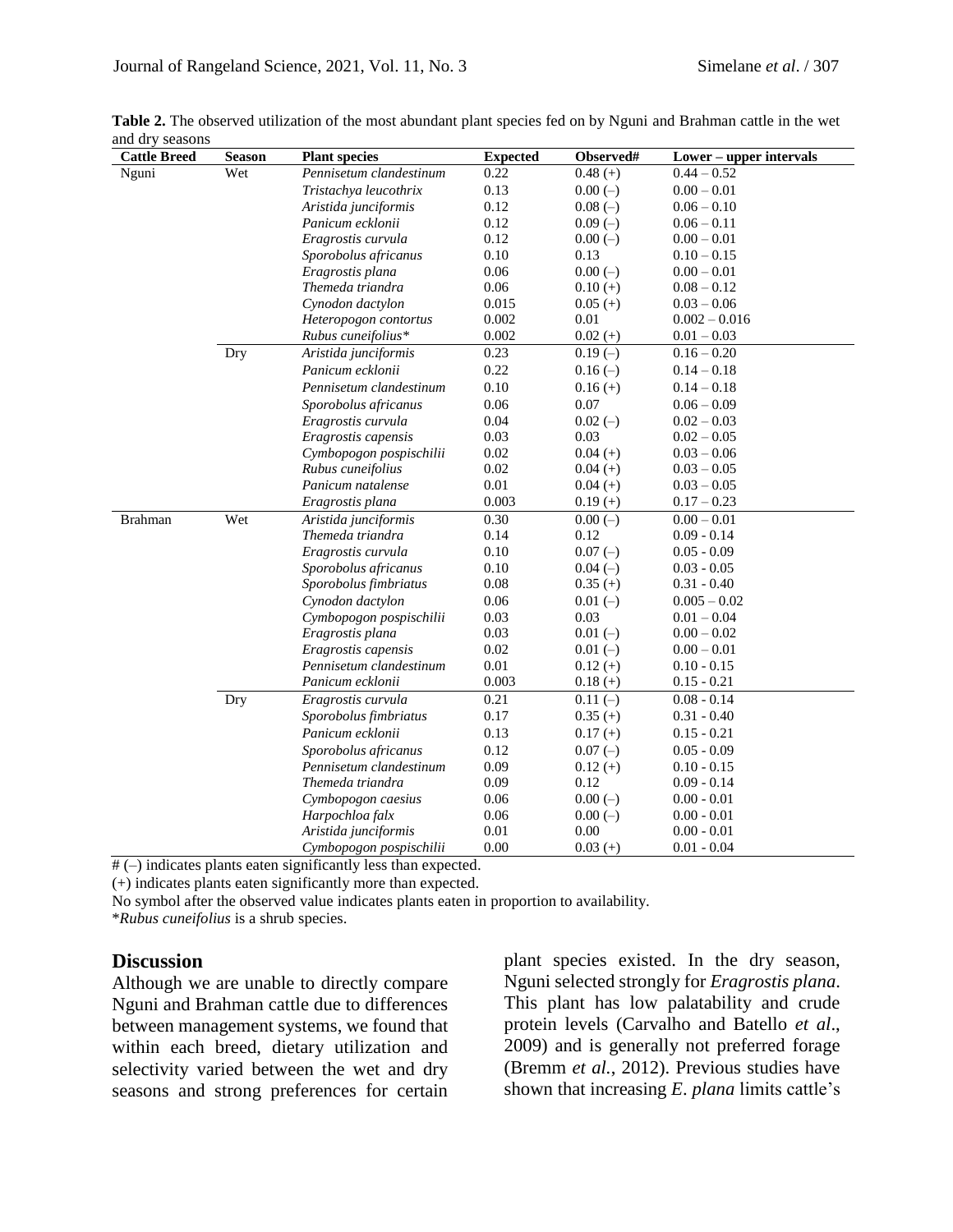access to more preferred forage, increases search costs, and forces livestock to reduce their selectivity to maintain foraging intake (Bremm *et al*., 2012). It is unclear why Nguni show such a strong preference for *E*. *plana* at Wakefield. Further research could clarify this behavior and investigate how this may affect their production.

Brahman cattle selected high value grass species, particularly *Sporobolus fimbriatus*, *Panicum ecklonii*, *Pennisetum clandestinum*, and *Themeda triandra* (Van Oudtshoorn, 2014), which they continued to utilize in nearly the same proportions in the dry season as the wet season, even though they were not as widely available. Because the Brahmans were conventionally managed, they were free to seek out and select plants even when they became scarcer. From our results, it is unclear how this behavior might change under a different management system and this requires further research.

In addition to grass, cattle also consume leaves of trees and bushes, both invasive aliens such as *Psidium guajava* and indigenous trees such as *Terminalia sericea* and *Philenoptera nelsii* (Mpanza *et al*., 2009). We found that Nguni cattle switched to browsing on *Rubus cuneifolius* during the dry season when a shortage of palatable grass species was observed. Nguni cattle in Namibia have also been observed switching to browse, particularly in the dry season (Radloff *et al*., 2013). This switch to browse may point to their ability to respond to the spatial and temporal availability of resources (Radloff *et al*., 2013).

#### **Conclusion**

We report, for the first time, the dietary preferences of Nguni cattle under holistic management. We show that Nguni cattle are flexible in their diet and can switch to browsing at times of food shortage, notably in the dry season. In addition, we present the dietary preferences of Brahman cattle under

conventional free-range management. However, because we only studied one herd of each cattle breed and each herd was managed differently on separate farms, we cannot directly compare either the effects of breed or management on the foraging ecology of cattle in the region. Nevertheless, our results suggest that due to their greater flexibility in diet and reduced reliance on supplementary feed, Nguni cattle may be particularly well-suited to this heterogeneous landscape with a marked dry season when resources are scarce.

#### **Acknowledgement**

We thank Mr. and Mrs. Oppenheimer, E Oppenheimer & Son, and the staff of Wakefield Farm for funding this project and for logistical support. J.T.S. received support from the National Science Foundation Graduate Research Fellowship under Grant No. DGE-1315138, a National Geographic Young Explorer's Grant, a grant from The Explorer's Club Exploration Fund – Mamont Scholars Program.